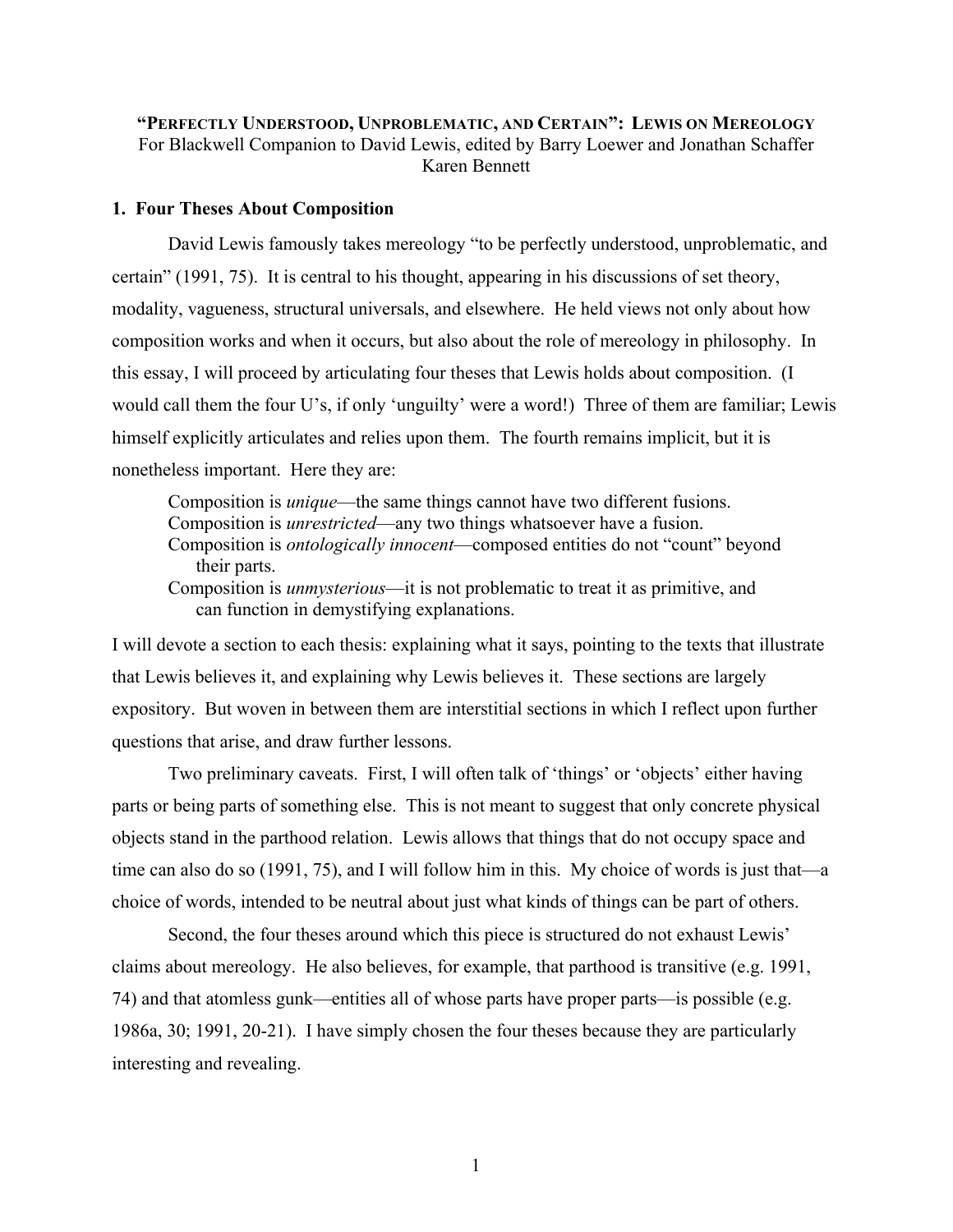# **2. First Thesis: Uniqueness**

The claim that composition is unique is the claim that if some entities compose something, they compose exactly *one* thing. You can never build two distinct composites out of the same parts. That is, sameness of parts is sufficient for identity: if *x* and *y* have the same parts, then 'they' are identical. And although Lewis only explicitly mentions and relies upon that conditional (1986a, 36; 1991, 74, 78, 100), the converse is guaranteed by Leibniz's Law. Indeed, in formal mereology, the idea is usually expressed as a biconditional, called the extensionality of proper parthood: any items that have proper parts at all are identical just in case they have all the same proper parts.

Uniqueness (or extensionality) is a powerful claim. It entails, for example, that the very same parts cannot compose both a lump of clay and a distinct statue. Consequently, those who believe that constitution is not identity either deny extensionality (e.g. Baker 2002) or else claim that, *contra* appearances, coincident entities are not composed of exactly the same parts after all (e.g. Koslicki 2008).

Lewis uses the label 'uniqueness' and explicitly endorses the thesis in *Parts of Classes* (1991, 74). It is important to his treatment of set theory in terms of mereology and the relation of singleton formation; for more detail, see Burgess, this volume. But another important appeal to the uniqueness of composition occurs in his dispute with David Armstrong over the nature and existence of structural universals.

Armstrong believes that properties are universals, wholly located in each of their instances, and that some universals are structural. A structural universal is a universal such that anything that instantiates it does so in virtue of the fact that its *parts* instantiate other universals, relational and otherwise. To see the idea here, consider a methane molecule: it consists of four hydrogen atoms bonded to a carbon atom in a particular way. On Armstrong's view, the universal *methane* itself is structured in a way that echoes the compositional structure of each particular methane molecule.

Lewis is deeply suspicious of structural universals (1986a). For present purposes, all that matters is his criticism of what he calls the 'pictorial conception' of structural universals, by analogy with what he calls 'pictorial ersatzism' about possible worlds (1986c, 165-174). On this line, a structural universal is literally composed of other universals; they have other universals as parts. Lewis argues: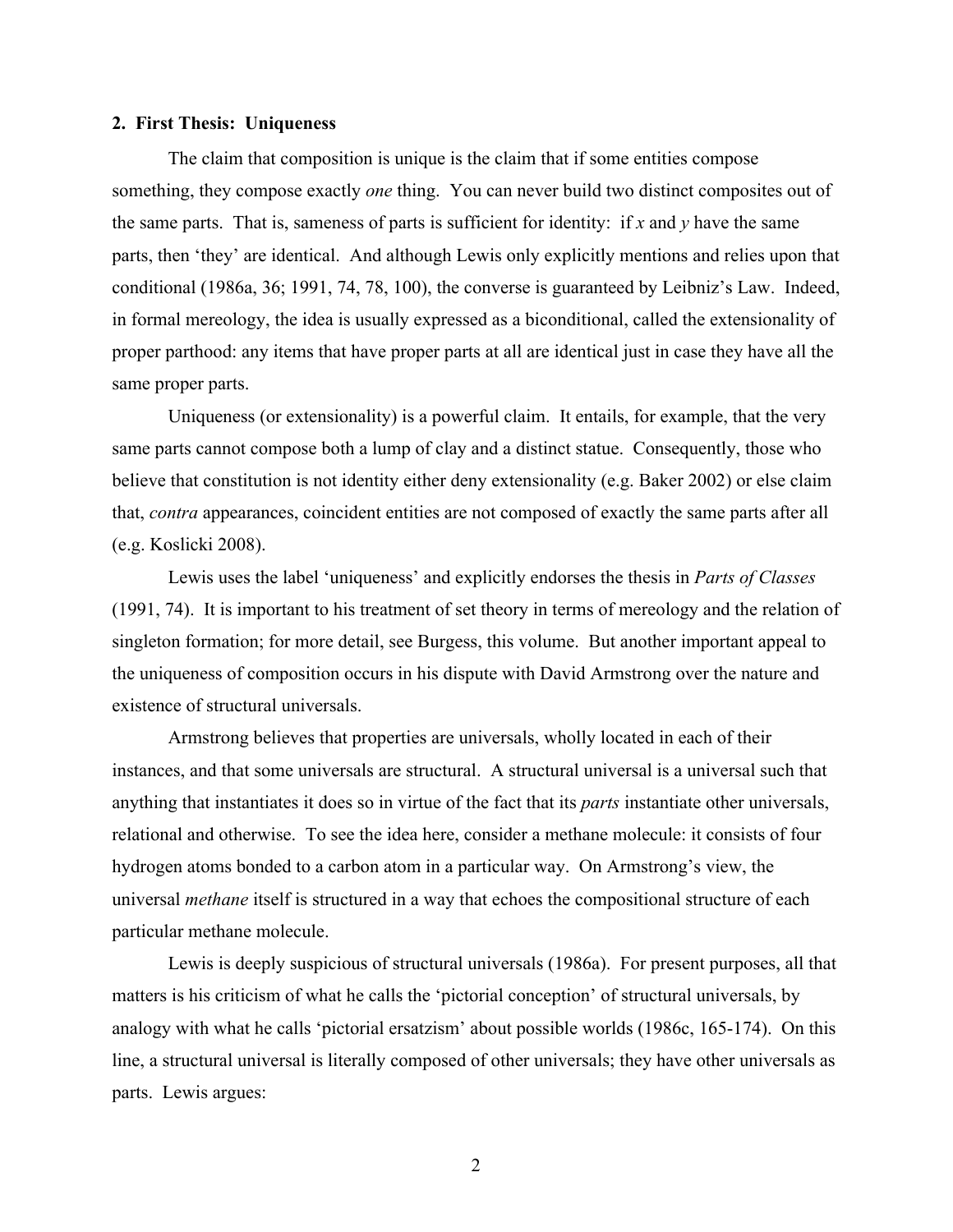Each methane molecule has not one hydrogen atom but four. So if the structural universal *methane* is to be an isomorph of the molecules that are its instances, it must have the universal *hydrogen* as a part not just once, but four times over. Likewise for *bonded*, since each molecule has four bonded pairs of atoms. But what can it mean for something to have a part four times over? What are there four of? There are not four of the universal *hydrogen*, or of the universal *bonded*; there is only one (1986a, 34).

The clear hidden premise here is uniqueness (see also 1986b, 92). Without it, the three universals *hydrogen*, *carbon* and *bonded* could compose any number of structural universals—all of the vast array of hydrocarbons. But *with* it, they can compose only the straightforward mereological fusion of the three simpler universals. (For an alternative mereology that allows things to have parts twice over, see my 2013.)

Armstrong's reaction to Lewis is interesting. Initially, he not only denies the principle that two distinct things cannot be composed of the same parts, but claims to *counterexample* it (1986a). He points out that the state of affairs of John's loving Mary is not the same as the state of affairs of Mary's loving John, despite the fact that they have the same three constituents (John, Mary, and the *loving* relation). States of affairs, he says, violate uniqueness just as structural universals do. He therefore suggests not just that Lewis is wrong, but that he has in fact begged the question against him (85).

Later, however, under Lewis' "benign prodding" (1988, 312), he came to agree that neither states of affairs nor structural universals are literally composed of parts at all. Instead, he claims their constituents make them up in a different way, by means of a *sui generis* relation of "non-mereological composition" (1988, 1997). That is, Armstrong first claims that ordinary composition violates uniqueness, and later backs down to the claim that there are *other* generative relations that do. Yet he never explains why he changed his mind; in fact, neither he nor Lewis ever acknowledges the shift at all. And they both take it for granted that the later move is better (though Lewis remains mystified, of course; 1986b, 92).

This sheds some light, I think, on the question of why Lewis believes that composition obeys uniqueness in the first place. Lewis does not *argue* against the claim that distinct things can be composed of the same parts; he simply calls it "unintelligible" (1986a, 36). Clearly, part of his implicit motivation is that he wants mereology to echo set theory. But equally clearly, part of it is that he honestly does find the denial of uniqueness unintelligible. That is, he takes uniqueness to be true as a piece of *conceptual analysis*. Just as nothing can count as a square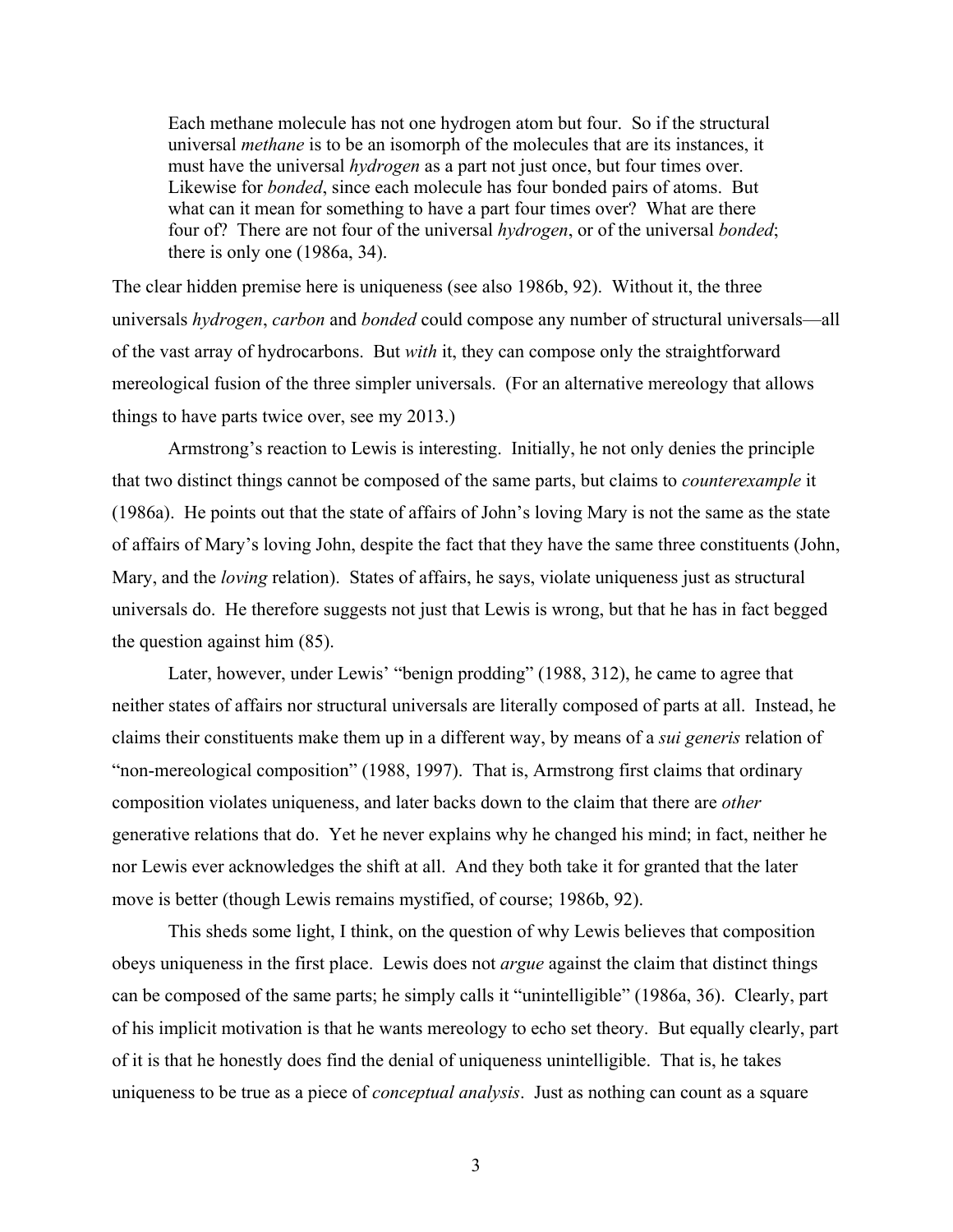unless it has four right angles, nothing can count as parthood or composition if it does not obey uniqueness. This explains his apparent thought that Armstrong simply *must* be appealing to some other relation. He can call it whatever he likes, but it isn't composition. I will return to this point in section 4.

# **3. Second Thesis: Unrestricted Composition**

The claim that composition is unrestricted is the claim that any things whatsoever have a fusion. It—or, at least, the claim that it is necessary that composition is unrestricted—entails that it is not possible for there to be only two things. If *a* exists and *b* exists, there is guaranteed to be some *c* that they compose. This entails that there is a fusion of, say, this chair, the moon, and a tree in Madagascar. Combined with Lewis' eternalism, it also entails that there are cross-time sums—go ahead and add Abraham Lincoln or a woolly mammoth to that previous fusion. Combined with Lewis' perdurantism, it also entails that there are cross-time sums of instantaneous temporal parts—there is an object composed of alternating temporal parts of you and that woolly mammoth. Combined with Lewis' modal realism, it entails that there are transworld sums—there is an object composed of any one of the previous fusions plus a flying pig. Finally, since Lewis sees no reason to restrict composition to concrete objects (1986a, 212n9; 1991, 7), it also entails that there is something composed of any of the previous fusions plus the number 7. We don't *talk* about most of these weird entities, of course; we implicitly restrict our quantifiers to range over more ordinary things. But they exist nonetheless, in just the way that you and I do. We must acknowledge the strange fusions when we speak with our "quantifiers wide open" (1991, 80; see also 1986c, 2-3).

Lewis endorses unrestricted composition in both *On the Plurality of Worlds* (1986c, 211) and *Parts of Classes* (1991, 74). He relies upon it to characterize set theory (1991, 101) and to argue that counterpart theory can be reformulated in terms of transworld individuals (1986c, 213- 217). So why does he believe it? Partly because he sees no good reason to deny it (1991, 19), partly because it preserves the analogy between set theory and mereology, but mostly on the basis of what has come to be known as the "argument from vagueness" (1986c, 212-213; 1991, 80-81).

Suppose composition is restricted "in accordance with our intuitions about this-worldly cases" (1986c, 212)—suppose, for example, that there are chairs, but not chair-moon fusions.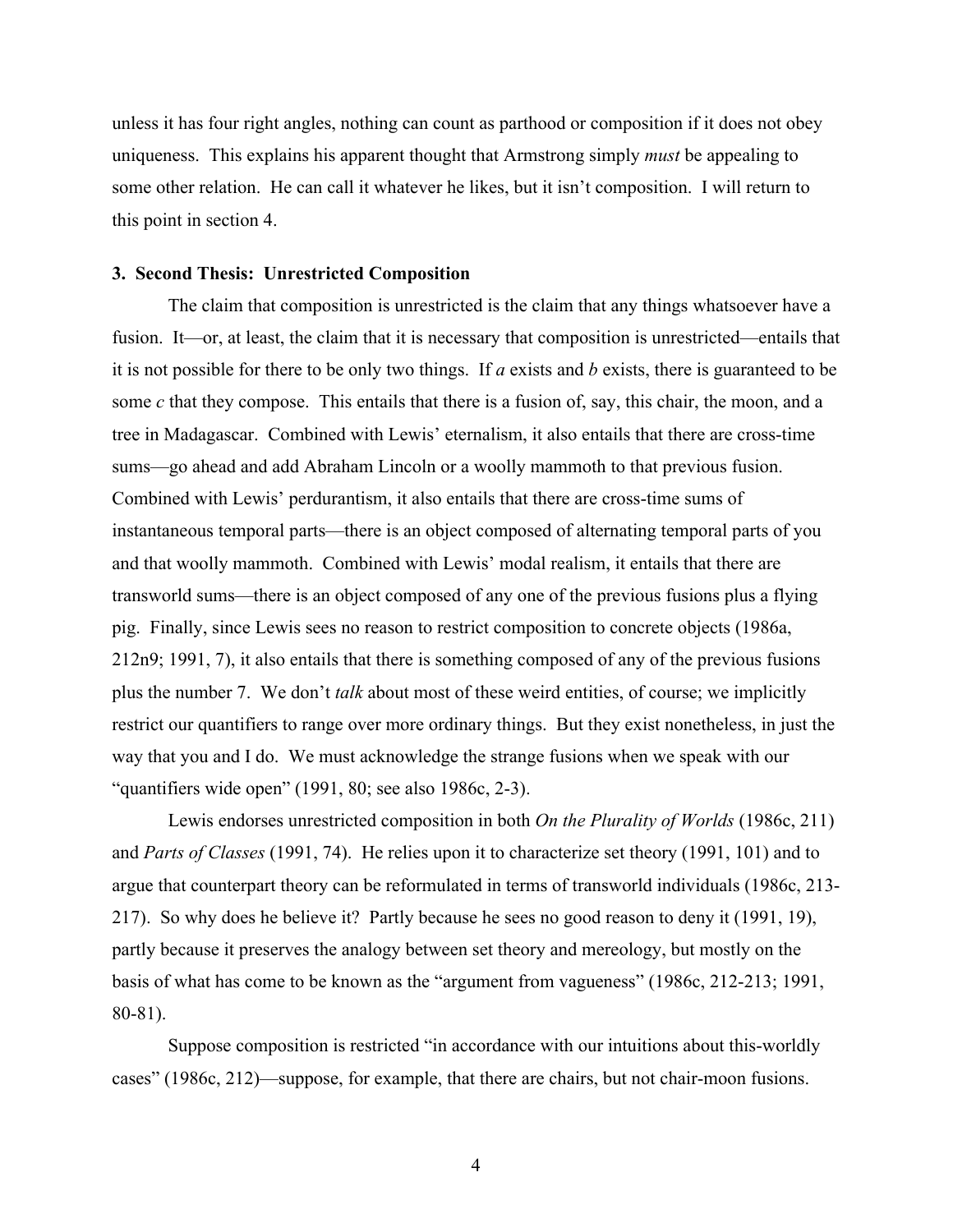But Lewis claims that any way of restricting composition so all and only "ordinary" composites exist will be hopelessly vague. There won't be a sharp line between cases where composition occurs and cases where it does not:

it's not on to say that somewhere we get just enough contrast with the surroundings, just enough cohesion… to cross a threshold and permit composition to take place, though if the candidate class had been just a little worse it would have been sumless  $(212)$ .

But if it is vague just how cohesive (for example) some things have to be to compose something, then it is vague when composition occurs. And if composition is vague, then so is *existence*. That is, if it is vague whether *a* and *b* compose anything, it is vague whether *there is* a thing that they compose—i.e. it is vague whether that composite exists. But that, says Lewis, cannot be; "the only intelligible account of vagueness locates it in our thought and language… vagueness is semantic indecision" (212). Lewis' example here is the outback. There is no determinate answer to the question, "where exactly does the outback begin?" But, according to Lewis, that is not because

there's this thing, the outback, with imprecise borders; rather there are many things, with different borders, and nobody has been fool enough to try to enforce one of them as the referent of the word 'outback' (212).

In short, working backwards: there are no vague objects, which entails that existence is not vague, which entails that composition is not vague, which entails that composition is not restricted in any way. Lewis' claim is that only the large ontology generated by unrestricted composition enables a coherent treatment of vagueness.

For more careful discussion of the argument from vagueness, and an extension of the argument to justify four-dimensionalism, see Sider 2001, chapter 4 §9. For recent defense of the idea that there *can* be indeterminacy 'out in the world', rather than in our thought and language, see Barnes and Williams 2011. For a classic book-length defense of an alternative to unrestricted composition—and careful articulation of the 'special composition question' to which it is an answer—see van Inwagen 1990.

#### **4. First Reflection: Motivating Mereological Principles**

Notice that Lewis believes uniqueness and unrestricted composition for very different reasons. He has a substantive philosophical argument for unrestricted composition—the argument from vagueness. But, as I noted in section 2, he says little to nothing about why he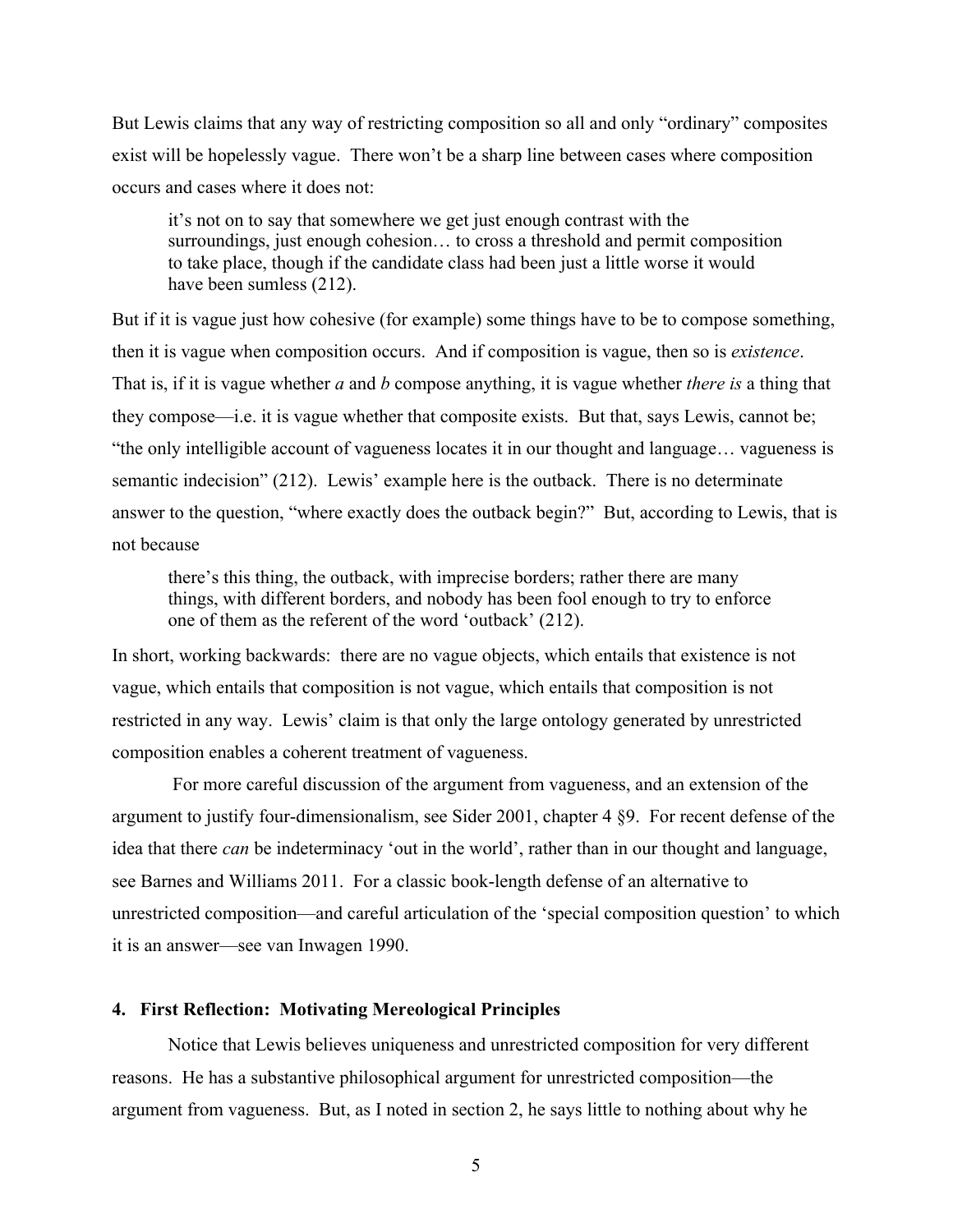believes uniqueness. It certainly appears that he believes it largely on the basis of conceptual analysis—reflection on the notion of composition is supposed to reveal that the same entities can only compose one whole.

This difference is worth noting, and not just as a piece of Lewis scholarship. After all, both theses are valid in classical extensional mereology. (Unrestricted composition is an axiom; the extensionality of parthood is a theorem that follows from two axioms: anti-symmetry and strong supplementation.) So there is a question, independent of Lewis, of *why* they are valid in that formal system—that is, of why principles that validate them have been chosen as axioms. I do not mean this as a history-of-philosophy question about the intentions of people like Lesniewski or Leonard and Goodman; I mean it as a question about why they are *usually* taken as axioms, about why a system that does so is widely accepted, or at least very familiar.

The answer to this question is that there is no across-the-board answer to this question. Lewis is not alone in having different motivations for the principles; his doing so simply echoes a more general fact that reveals something about the nature and point of formal mereology.

Formal mereology is a somewhat odd beast. It is in part simply a codification of our ordinary notions of parthood and composition—just conceptual analysis in fancy, symbolic garb. But that is not all it is. Conceptual analysis plausibly secures the antisymmetry of parthood, and that it obeys weak supplementation. It is somewhat less plausible to claim that conceptual analysis secures the uniqueness of composition. But conceptual analysis clearly does *not* secure the hotly disputed claim of unrestricted composition. That is a substantive and controversial claim about what exists, not guaranteed by the meanings of terms like 'part' and 'compose'.

In short, mereological systems do not simply make analytic claims about the nature of parthood, but also reflect other philosophical commitments and purposes. Consequently, both in Lewis and more broadly, different principles can be motivated in quite different ways—and are therefore susceptible to quite different sorts of challenges.

# **5. Second Reflection: Persistence**

Regardless of how they are motivated, the first two theses might appear to generate odd consequences about persistence. One such consequence apparently follows from uniqueness alone; another apparently follows from uniqueness and unrestricted composition taken in conjunction.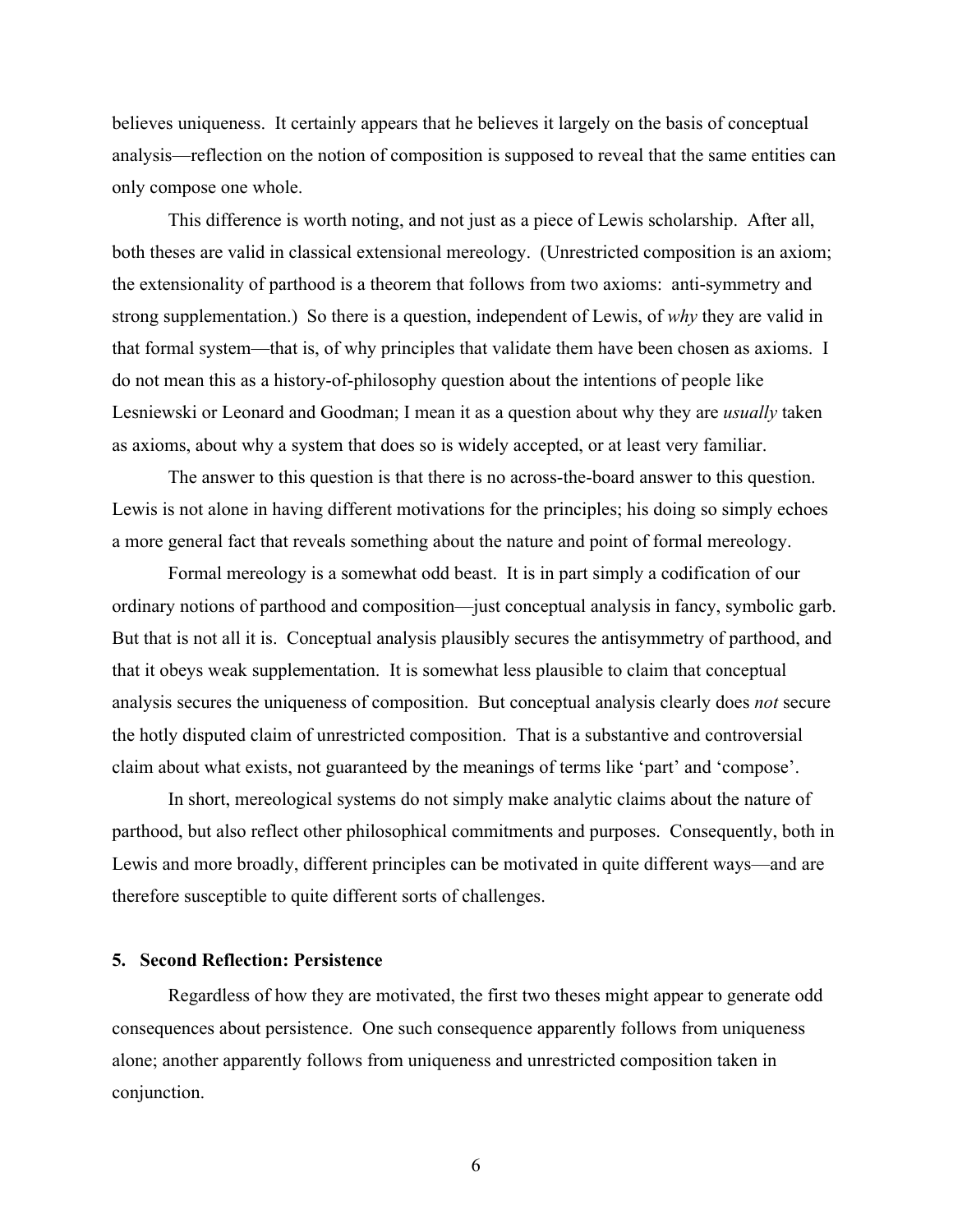First, the putative consequence of uniqueness alone—it appears to entail mereological essentialism, the claim that composites cannot survive the gain or loss of parts. Here is the rough train of thought. According to uniqueness, sameness of parts is necessary for identity. Thus in order for a composite *x* at time  $t_1$  to be identical to composite *y* at  $t_2$ , *x* at  $t_1$  and *y* at  $t_2$  must have exactly the same parts—i.e., *x* must have all the same parts at  $t_2$  as at  $t_1$ .

Second, the putative consequence of uniqueness and unrestricted composition taken together—they appear to entail that no composite object can be destroyed unless at least some of its parts are destroyed as well. Here's why. Suppose I smash a cup to smithereens with a hammer. Well, the smithereens still exist, so by unrestricted composition they still compose something. That is, there is a thing composed of exactly the same parts that once composed the cup. Since uniqueness says that sameness of parts is sufficient for identity, it follows that the cup is identical to that scattered thing. That renders my smashing rather ineffective; I didn't destroy the cup, but only spread it out over a larger spatial region. In short, uniqueness and unrestricted composition together seem to entail that if an object is composed of the *xx*s, it exists whenever the *xx*s do, no matter what the relations among the *xx*s.

Both of these arguments are too quick; both putative consequences can be blocked. The key point is that there is no direct entailment from the mereological theses to any claims about how composites persist through change. Any such entailment depends upon background views about the nature of time and persistence.

For example, an eternalist perdurantist—like Lewis himself (see Hawley, this volume) has replies to both arguments. Suppose in particular a version of the view according to which persisting objects are space-time 'worms' (as opposed to the stage view of Hawley 2001, Sider 2001)—cross-time composites of momentary time-slices, which are themselves composed of spatial parts. On this view, an ordinary persisting composite like a cup has three kinds of parts that are worth distinguishing. First, the cup has *spatial parts*. Many of these, like electrons, are persisting entities, themselves composite space-time worms. Second, the cup has *temporal parts*—time-slices that exist only for one moment. Third, the cup has spatially smaller momentary parts, which could equally well be characterized as temporal parts of spatial parts or as spatial parts of temporal parts. (Consider a proper part *p* of a temporal part *t* of the cup. Since *t* has no proper temporal parts of its own, *p* must be a momentary entity, spatially smaller than the cup. It is a (non-persisting) spatial part of the temporal part of the cup; it is also a temporal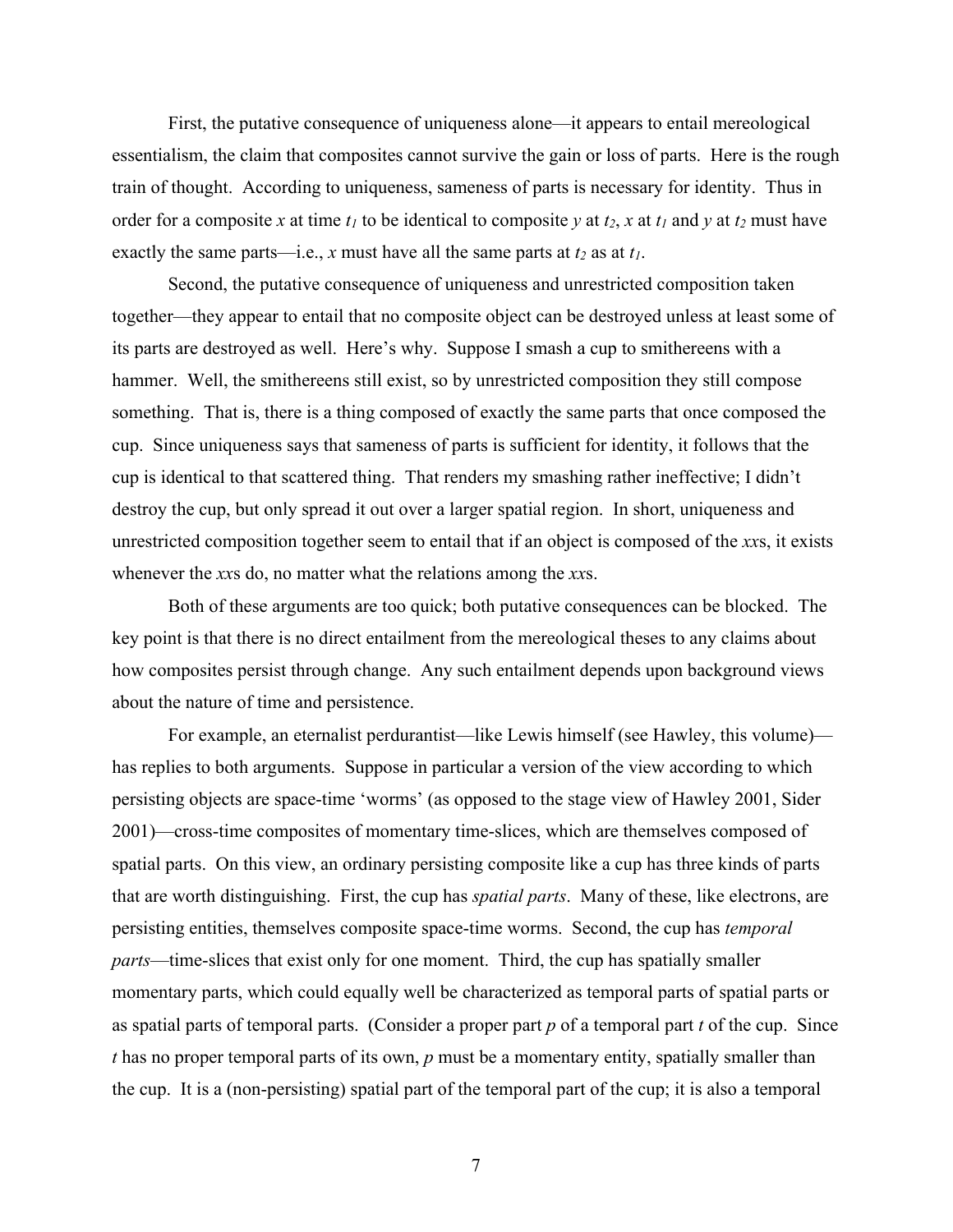part of some (persisting) spatial part of the cup, like an electron.)

Given this picture, an ordinary composite object like a cup can perfectly well have different spatial parts at different times. For the cup to have an electron as a part until *t*, and then not have it thereafter, is for it to have *part* of the space-time worm that is the electron as a part. It is for the cup's temporal parts up until *t*, and only until *t*, to have the electron's temporal parts until *t* as parts. This does not violate uniqueness. To see this, consider a temporal part *x* of the cup from the interval when the cup has the electron as a part, and a temporal part *y* of the cup from the interval when the cup does not have the electron as a part. Those short-lived entities *x*  and *y* have different parts, and uniqueness entails that *they* are distinct. But that is not at all the same as saying that the cup goes out of existence when it loses the electron. The cup is a temporally extended entity that has a (temporal) part composed of some things, and another (temporal) part composed of some other things; this does not violate uniqueness any more than does the fact that my elbow has different parts than my knee.

A similar move blocks the apparent commitment to the claim that composite objects survive the massive rearrangement of their parts. Suppose that at  $t_2$  I smash the cup into smithereens. Each smithereen itself persists through time, and therefore has temporal parts of its own. Call the  $t_1$  time slices of the smithereens the *xxs*. Call the  $t_2$  time slices of the smithereens the *yys*. Unrestricted composition entails that at  $t_1$ , the *xxs* compose a temporally unextended spatially unified entity  $y$ ; it also entails that at  $t_2$  the *yys* compose a temporally unextended scattered object *z*. It further entails (given the eternalism currently being assumed) that there is a cross-time composite *c* of which both *y* and *z* are parts. However, neither unrestricted composition nor uniqueness entail that *y* is identical to *z*—*y* and *z* are momentary time-slices, not persisting entities—nor that *c* is the *cup*. The cup is not identical to *c*; it has *y*, but not *z*, as a part. The cup ceases to exist when it is smashed.

Now, there are two important points to notice about these perdurantist replies. First, they deny neither that fusions have their parts essentially (on that, see Uzquiano ms), nor that fusions exist whenever their parts do, regardless of how those parts are arranged. The perdurantist rather claims that ordinary objects are fusions of temporal parts rather than merely of spatial ones. As a consequence—this is the second point—these replies do not touch the related worries that ordinary persisting objects have their *temporal* parts essentially (see van Inwagen 1981) and are guaranteed to exist if their *temporal* parts do. If desired, these modal worries can be blocked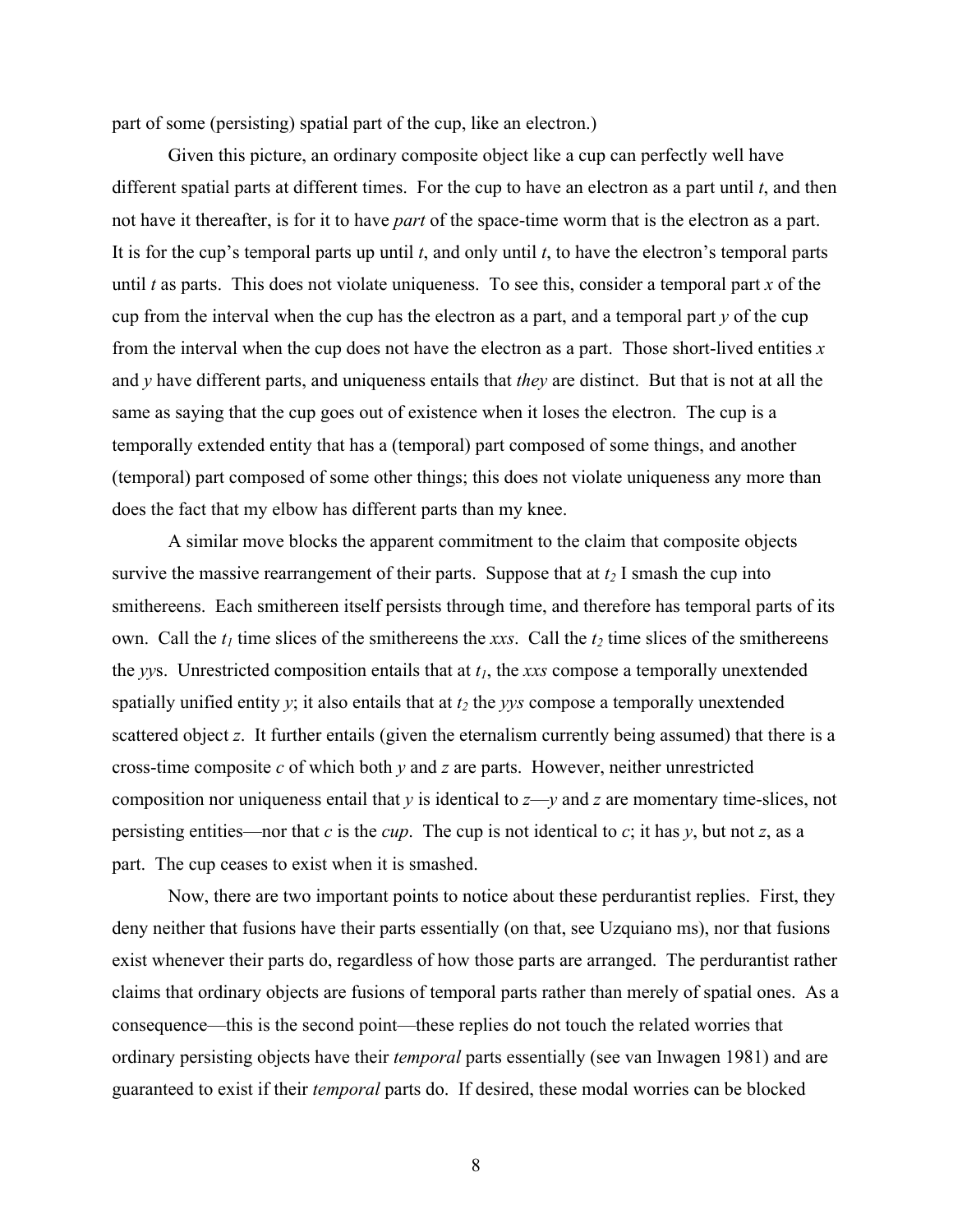with additional machinery; Lewis himself would invoke counterpart theory here. (See Beebee and Ismael's contributions to this volume for more detail.)

What about endurantism? Endurantists think that objects persist through time by being wholly present at each moment at which they exist, and therefore take the persistence of a composite across time to involve the strict numerical identity of a composite that exists at one time with a composite that exists at another. Matters are more complicated here, and I will not go into great detail. Suffice it to note that, first, the concern about mereological essentialism is just an instance of a broader question the endurantist faces about how to reconcile Leibniz's Law with *any* change over time. (See Lewis 1986c, 202-204 for an initial statement of the problem; 1988 for further discussion; Haslanger 1989 for an endurantist solution.) Many endurantists will index property instantiation—or the possession of parts—to a time. One way to do this is to say that the cup has-at- $t_1$  the *xx*s as parts, and has-at- $t_2$  the *yy*s as parts. What about the second concern, about whether uniqueness and unrestricted composition entail that the cup exists as long as its parts do, no matter how scattered? The endurantist who accepts uniqueness and unrestricted composition does appear to be committed to the claim that the spatially unified object *y* that fuses the smithereens at  $t_1$  persists as the spatially scattered object *z* that fuses the smithereens at  $t_2$ . Perhaps there is room for her to deny that ordinary objects like cups are mereological fusions of spatial parts. Unlike the perdurantist, however, this requires her to deny that they are mereological fusions *at all*, and thus leaves her with the question of what they are instead.

I obviously do not intend to resolve these issues here. I make only the following two claims in this section. First, uniqueness *alone* does not entail mereological essentialism, and the combination of uniqueness and unrestricted composition *alone* does not entail that composite objects persist through all kinds of rearrangement and separation of their parts. Deriving any such claims requires supplementing the mereological principles with claims about how persistence itself works. Second, on Lewis' own views about time and persistence (and modality), the problematic consequences do not follow.

For more on Lewis' views of time and persistence, see Hawley, this volume. See Varzi 2010 §3.2 for general discussion of what uniqueness (extensionality) does and does not entail.

# **6. Third Thesis: Ontological Innocence**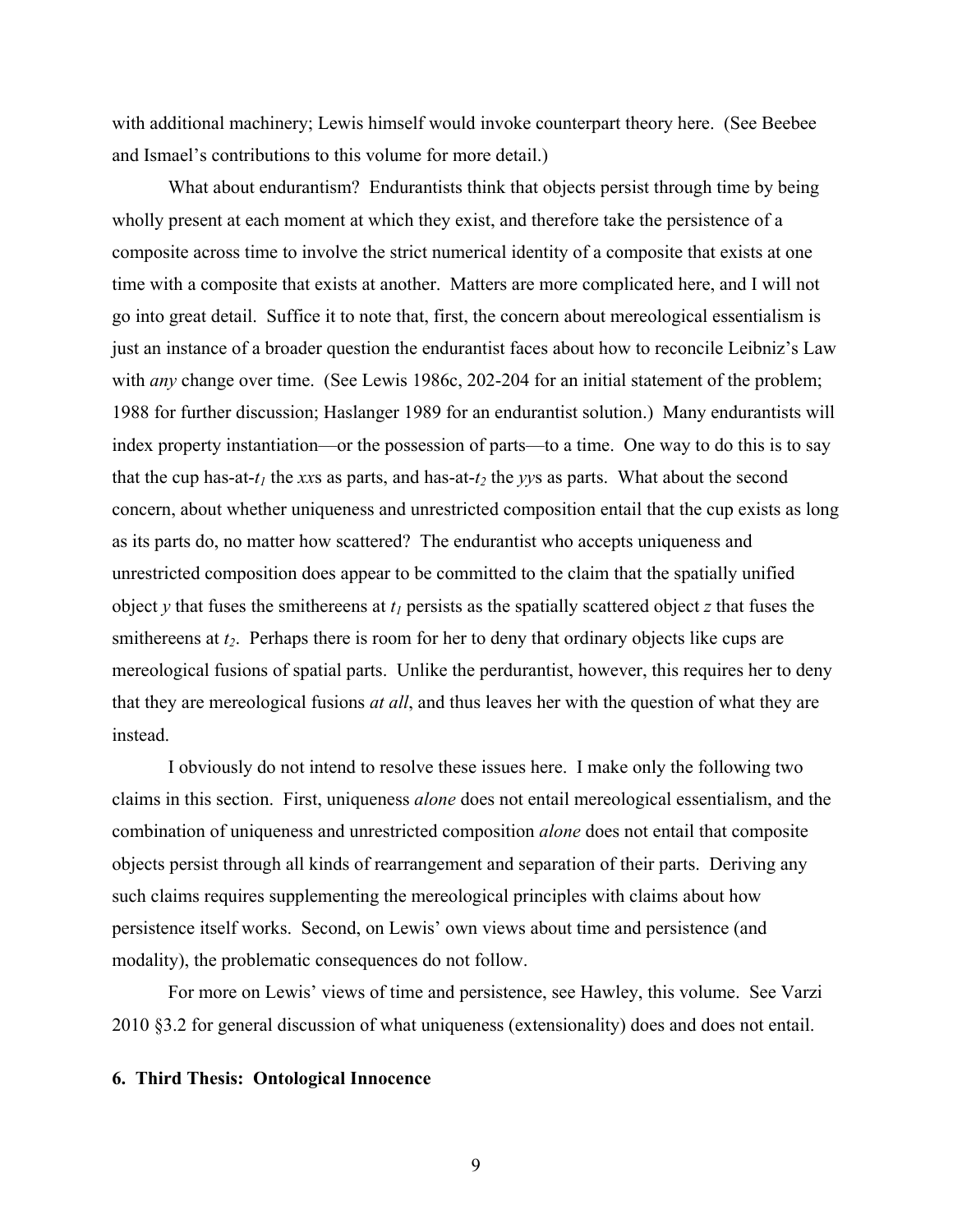Many people dislike Lewis' second thesis, unrestricted composition, because it entails that so very many things exist. But Lewis thinks this is a completely wrong-headed reaction:

Given a prior commitment to cats, say, a commitment to cat-fusions is not a *further* commitment. The fusion is nothing over and above the cats that compose it. It just *is* them. They just *are* it. Take them together or take them separately, the cats are the same portion of Reality either way… If you draw up an inventory of Reality according to your scheme of things, it would be double counting to list the cats and then also list their fusion… The new commitment is redundant, given the old one (1991, 81-82).

This is the third thesis: composition is *ontologically innocent*. This thesis would, if true, assuage the worry that accepting unrestricted composition leads to a bloated ontology. But *is* it true? Why exactly should we think so?

If Lewis' claim were that the fusion is *literally identical* to the cats that compose it, he would clearly be entitled to ontological innocence. After all, a thing is "nothing over and above" *itself*, and should not be entered on the inventory of Reality twice. But, despite his evocative language in the above passage, that is not exactly his claim. Although Lewis endorses what he calls the "thesis of Composition as Identity" (1991, 82), he does not mean that composition *is* identity, that they are the very same relation. He rather intends the much weaker claim that composition is "strikingly analogous" (84) to identity. Indeed, Lewis explicitly denies the stronger claim (84n12; see also 87). By doing so, he avoids certain difficult questions—for example, how a relation that holds many-one can be reflexive, or obey Leibniz's Law. But there are plenty of other questions that do arise. In particular, in what does the striking analogy between composition and identity consist? And how does that analogy support the thesis of ontological innocence?

Those questions are tricky because they are interwoven. On the one hand, Lewis seems to suggest that Composition as Identity *justifies* the thesis of ontological innocence: he says that "it is *in virtue of* [Composition as Identity] that composition is ontologically innocent" (82, italics mine). But, on the other hand, he also says that innocence is part of the *content* of Composition as Identity—it is one of five "aspects of the analogy" that Lewis lays out. Here are those five aspects (1991, 85-86):

- 1. Both composition and identity are *ontologically innocent*. If *x*=*y*, *y* is not an ontological commitment beyond *x*; similarly, if the *xx*s compose  $y$ ,  $y$  is not an ontological commitment beyond *x*.
- 2. Both composition and identity are *automatic*. No special conditions beyond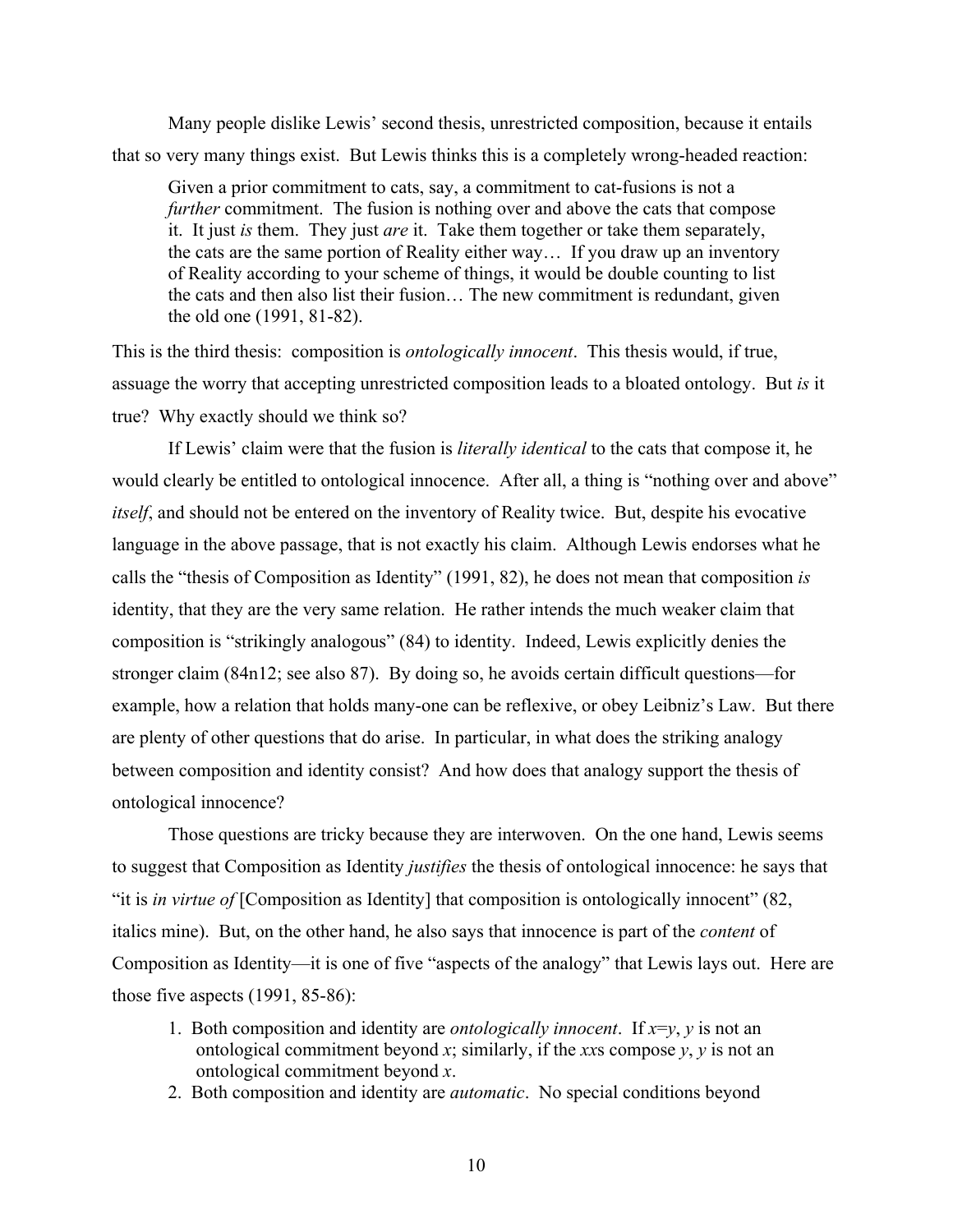the existence of x must be met in order to guarantee the existence of a  $y$ identical to *x*; similarly, given unrestricted composition, no special conditions beyond the existence of the *xx*s must be met in order to guarantee the existence of a *y* composed of the *xx*s.

- 3. Both composition and identity are *unique*. No *x* can be identical to more than one thing; similarly, no *xx*s can compose more than one thing.
- 4. Both composition and identity involve *property inheritance*. Each *x*'s properties supervene (trivially) on *x*'s properties, intrinsic and relational. Similarly, each x's properties supervene on the properties of its parts, intrinsic and relational. (Lewis's own rough characterization of the fourth analogy (85) makes it sound as though he thinks that both identity and composition obey Leibniz's Law: as though he thinks that the properties of a thing are the very same as the properties of its parts. My more plausible version reflects the fact that he denies this a few pages later (87).)
- 5. Both composition and identity *block multi-location*. Each *x* is located exactly where it itself is; similarly, each *x* is located exactly where its parts are.

Yet even setting aside aspect 1, the thesis of ontological innocence that is the topic of this section, this is a somewhat odd list. The entries do not all have the same status. Two of them aspects 2 and 3—are Lewis' controversial theses of unrestricted composition and uniqueness. As we have seen, he discusses these at some length throughout his work, and feels at least some obligation to defend them. In contrast, two of them—aspects 4 and 5—are fairly uncontroversial and not really in need of argument. They are interesting phenomena that can legitimately be taken as data; it is hard to deny that composites inherit their properties and locations from those of their parts. Yet although these phenomena may not need to be defended, they do need to be explained. *Why* do composites inherit their properties and locations from their parts? Here, again, we would have an answer if composition literally *is* identity. But, again, we do not obviously have an answer given the weaker claim that composition is merely *like* identity. In fact—and this is the important point—we certainly do not have an answer in light of the fact that property inheritance and the ban on multi-location are given as part of what it *means* to say that composition is like identity. It would be circular to 'explain' those phenomena in terms of composition as identity.

Now, back to ontological innocence. Like the second and third aspects of the analogy, and unlike the fourth and fifth, this is an extremely controversial thesis that requires defense (e.g. van Inwagen 1994, Merricks 2001). Yet like the fourth and fifth aspects, including it as part of the content of the analogy itself undermines the usefulness of the analogy. If the analogy between composition and identity partially consists of the claim that composition is ontologically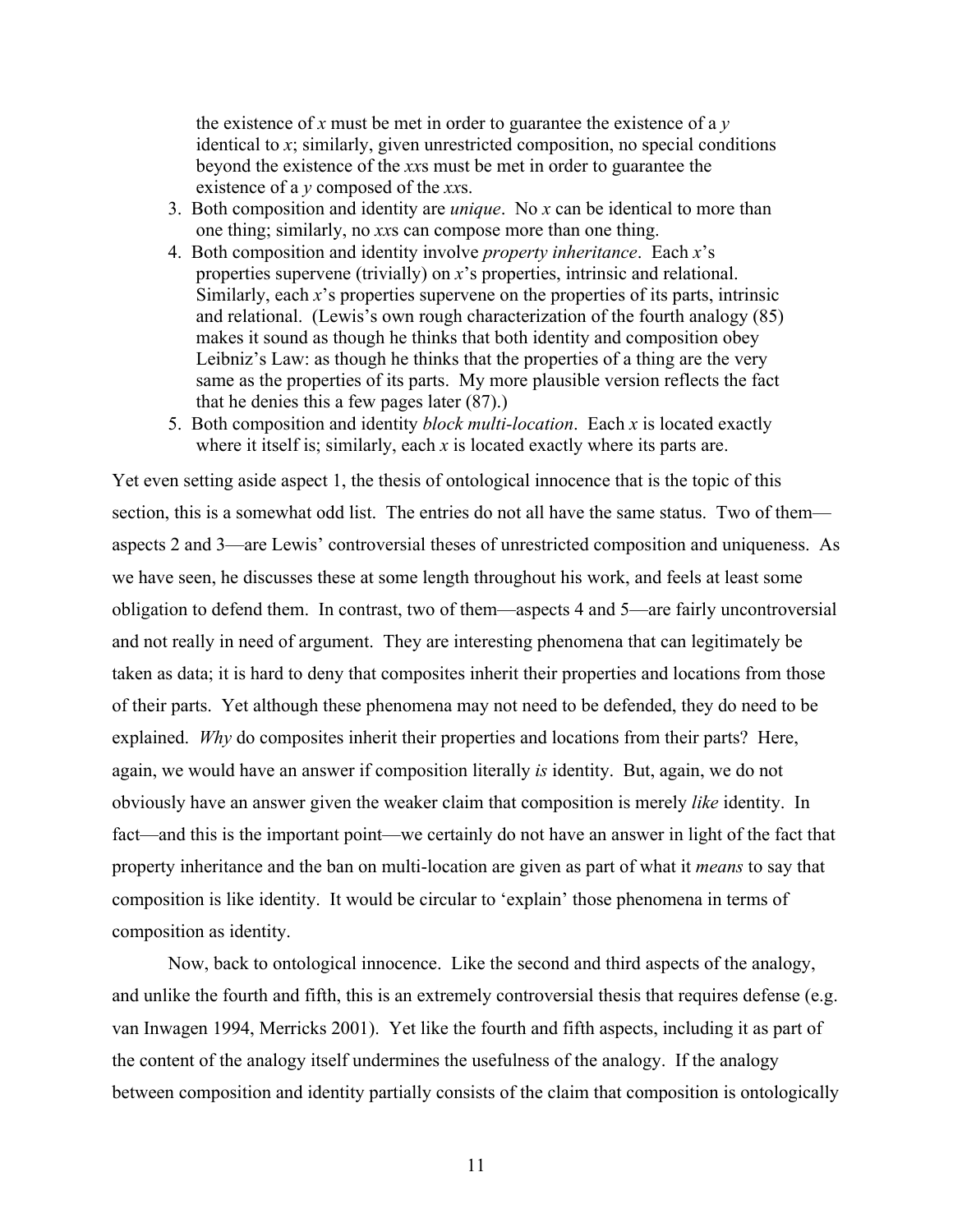innocent, the analogy cannot also justify the claim that composition is ontologically innocent.

So Lewis' famous discussion in *Parts of Classes* does not actually provide any argument at all for ontological innocence. Still, though, there are two arguments for ontological innocence that he could have given but did not—two non-circular arguments that are close enough to what he says that they may have been at least in the ballpark of what he intended.

First, Lewis could have argued that composition is like identity in certain respects *other than* ontological innocence, argued that those similarities justify extending the analogy, and concluded that composition is like identity in that it generates no new ontological commitments. This would be a classic argument by analogy. I do not know whether such an argument can be made compelling; I merely point out that it involves a highly nontrivial step that Lewis does not take in *Parts of Classes*.

Second, he could have defended the ontological innocence of composition *without appeal* to the thesis of Composition as Identity. Indeed, the natural beginnings of an argument can be found in the thesis of unrestricted composition, and Lewis' idea that it makes composition "automatic". If composition always occurs—if any two or more things have a fusion—then the existence of the *xx*s guarantees the existence of their fusion. No further conditions need to obtain; nothing more needs to happen for that fusion to exist. But if nothing more needs to happen for the fusion to exist, then the fusion is nothing over and above the *xx*s. Now, that last sentence contains the obvious gap in the argument, and I admit that I am not sure how to fill it. Again, however, doing so is Lewis' task, not mine. (Note that several people accept the converse of this argument-sketch—i.e., the claim that Composition as Identity entails unrestricted composition. See Sider 2007, though see Cameron 2012 for some pushback.)

Additional reading suggestions: Lewis explicitly states that he is following Donald Baxter 1988a, b. See Sider 2007 for detailed discussion of various composition as identity theses of varying strength. For a contemporary collection, see the forthcoming volume edited by Baxter and Cotnoir. For a non-Lewisian explication of the idea that some things—not just composites—are "nothing over and above" other things, see chapter 7 of my forthcoming.

# **7. Fourth Thesis: Unmysteriousness**

The fourth and final thesis is one that Lewis never explicitly articulates or defends, but which he clearly believes: composition is *unmysterious*. It is unmysterious in (at least) the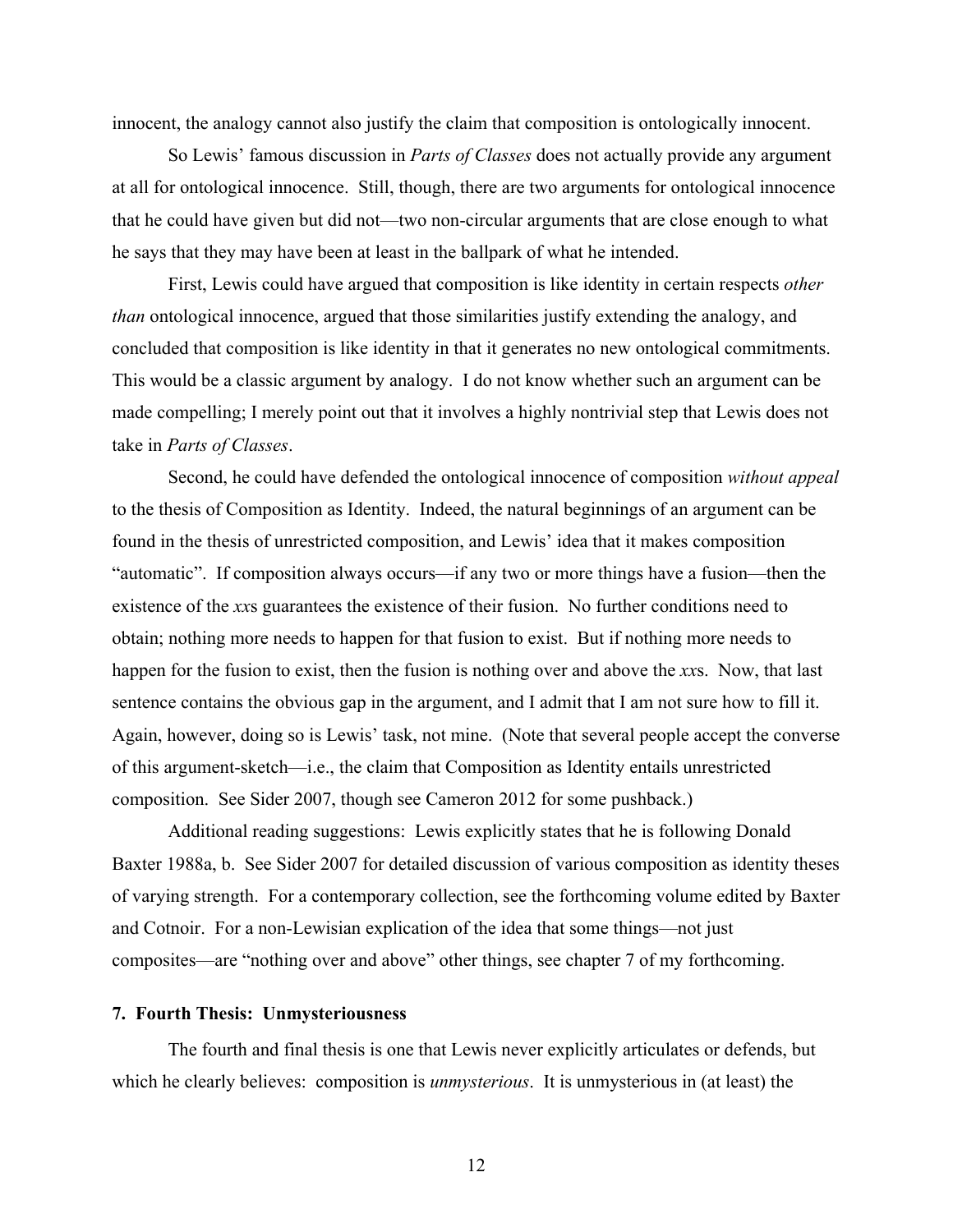following two senses:

- 1. Composite entities are exactly as mysterious as their parts—no more.
- 2. No analysis of the composition relation in other terms is either forthcoming or required.

A few remarks about each are in order.

The key idea behind the first aspect of unmysteriousness is that the composition relation adds no further mystery to the things it acts upon. This falls out of ontological innocence, or perhaps the thesis of Composition as Identity more broadly. If a composite is nothing extra, nothing beyond its parts—if it just *is* the parts—then how *could* a composite be problematic if its parts are not? All composition does is wrap many into one. Note that this train of thought yields a strategy for rehabilitating *prima facie* dodgy entities: argue that they are composed of unmysterious parts, parts that the skeptic already accepts. A central example here would be Lewis' account of possible worlds. Don't fret about them, he seems to say; they are just fusions of more-or-less ordinary things, albeit causally and spatio-temporally isolated from us (1986c, 1-  $3; 69-71$ ).

Lewis's commitment to the second aspect of unmysteriousness can be read off the fact that he neither offers an analysis of composition, nor even expresses worry that he hasn't got one. Indeed, I cannot think of anywhere that he discusses the issue at all. (Contrast van Inwagen's discussion of the "general composition question" (1990, chapter 4).) Of course, he claims to know a great deal about how composition *behaves*: it obeys uniqueness, unrestricted composition… etc. That is presumably why he claims that it is "perfectly understood" (1991, 75). Still, though, a list of rules that composition obeys is not an account of what composition *is*. (Compare the standard format of formal mereological systems: they introduce a primitive mereological predicate (parthood, proper parthood, or overlap), and then introduce axioms that govern how the predicate can be used.)

Both aspects of the fourth thesis can be illuminated by comparing Lewis' attitude towards composites and the composition relation to his attitude towards singleton sets and the relation of singleton formation. According to Lewis, singletons are "mysterious" (1991, §2.1) and, as for "the generation of unit sets from their members… God knows what it is" (1986a, 37). Set theory can't do without singletons, unfortunately, and mathematics can't do without set theory. So Lewis accepts singleton formation as a primitive relation (though he also presents a structuralist alternative), but he clearly would have been happier if he could have reconstructed set theory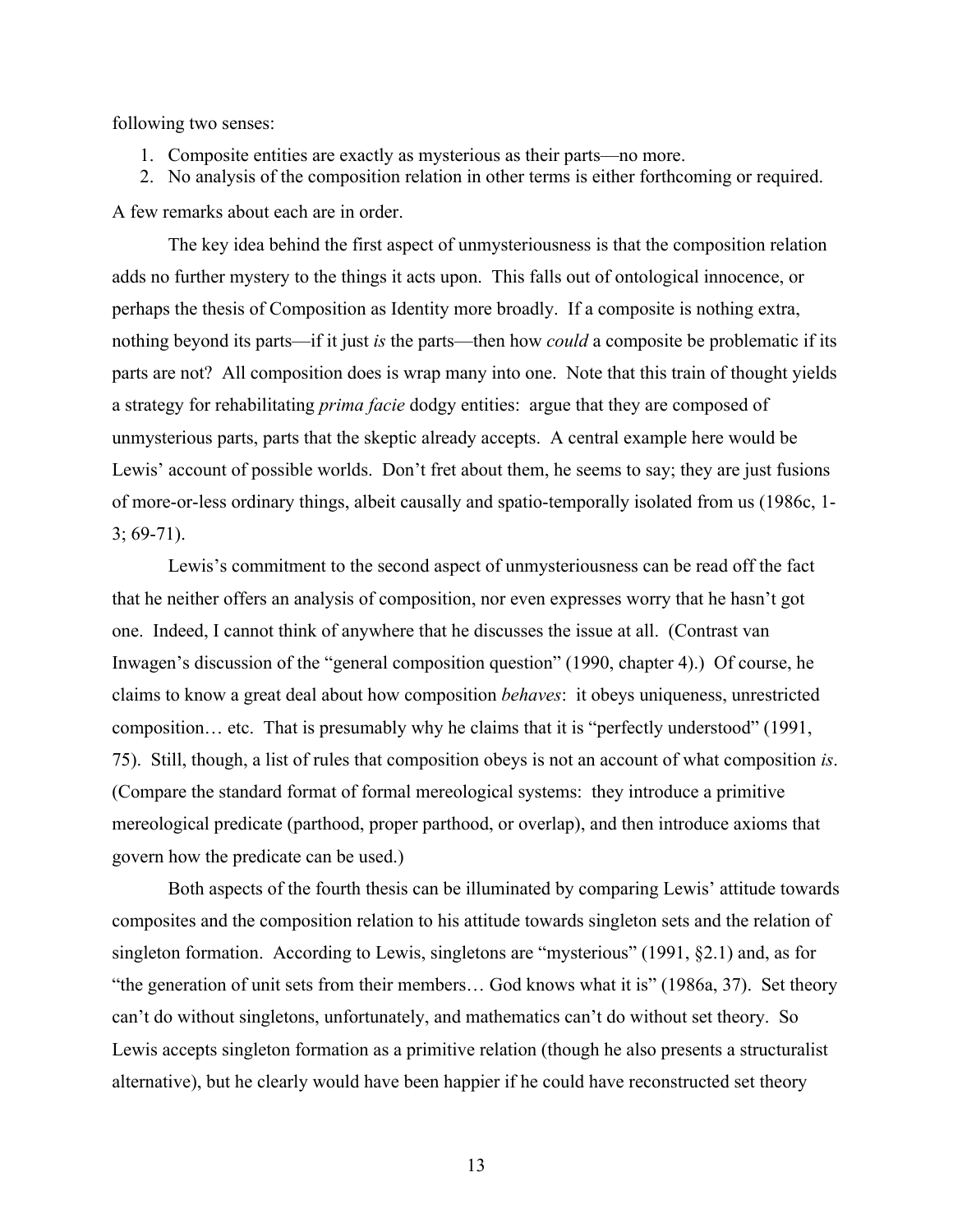purely in comfortable, easy, mereological terms (1991, preface, §2.8).

So what is supposed to be so bad about singletons and singleton formation? Perhaps the best summary is Lewis' imaginative description of a student trying to grasp the idea:

he has no elements or objects… to be 'combined' or 'collected' or 'gathered together' into one… Rather, he has just one single thing, the element, and he has another single thing, the singleton, and nothing he was told gives him the slightest guidance about what that one thing has to do with the other (1991, 30).

The complaint begins, then, with the fact that singleton formation is one-one, not many-one. Whatever it does, it does not simply wrap many into one  $(30, 41)$ . Singletons sets are "atoms" (31), not entities with the original entities as parts. Indeed, singletons are "wholly distinct from the familiar individuals" that are their members (31, 41). This means two things. First, we know very little about what these singletons are like—they are wholly new entities magically zapped into existence. Second, the relation of singleton formation is not ontologically innocent (also 87). Indeed, we know almost as little about the relation as we do about the entities it generates: all we know is that it is not ontologically innocent, and it is not intrinsic (34). Now contrast composites and composition. No mysteries there, according to Lewis; all composition does is take us from plural to singular. The crucial difference, note, is the putative ontological innocence of composition. Composites are *not* wholly distinct from their parts, so we do know as much about their nature as we know about the nature of the parts.

Does this difference really hold up? One way to challenge it would be to argue that singleton formation is not mysterious after all. The other way to challenge it would be to argue that composition is not as… wholesome as Lewis thinks. This would perhaps be a good time to remember that Lewis offers no real argument for the ontological innocence of composition. Further, it is at best questionable to demystify composition by means of the claim that composites are "nothing over and above" their parts when that phrase cannot be interpreted as meaning "numerically identical to".

# **8. Fourth Reflection: Privileging Mereology**

The discussion thus far—both mine and Lewis'—makes it sound as though Lewis acknowledges exactly two generative relations. He embraces composition, will tolerate singleton formation, and wants no truck with anything else, like Armstrong's non-mereological composition. Yet this is not accurate. Non-causal uses of 'because' and 'in virtue of' are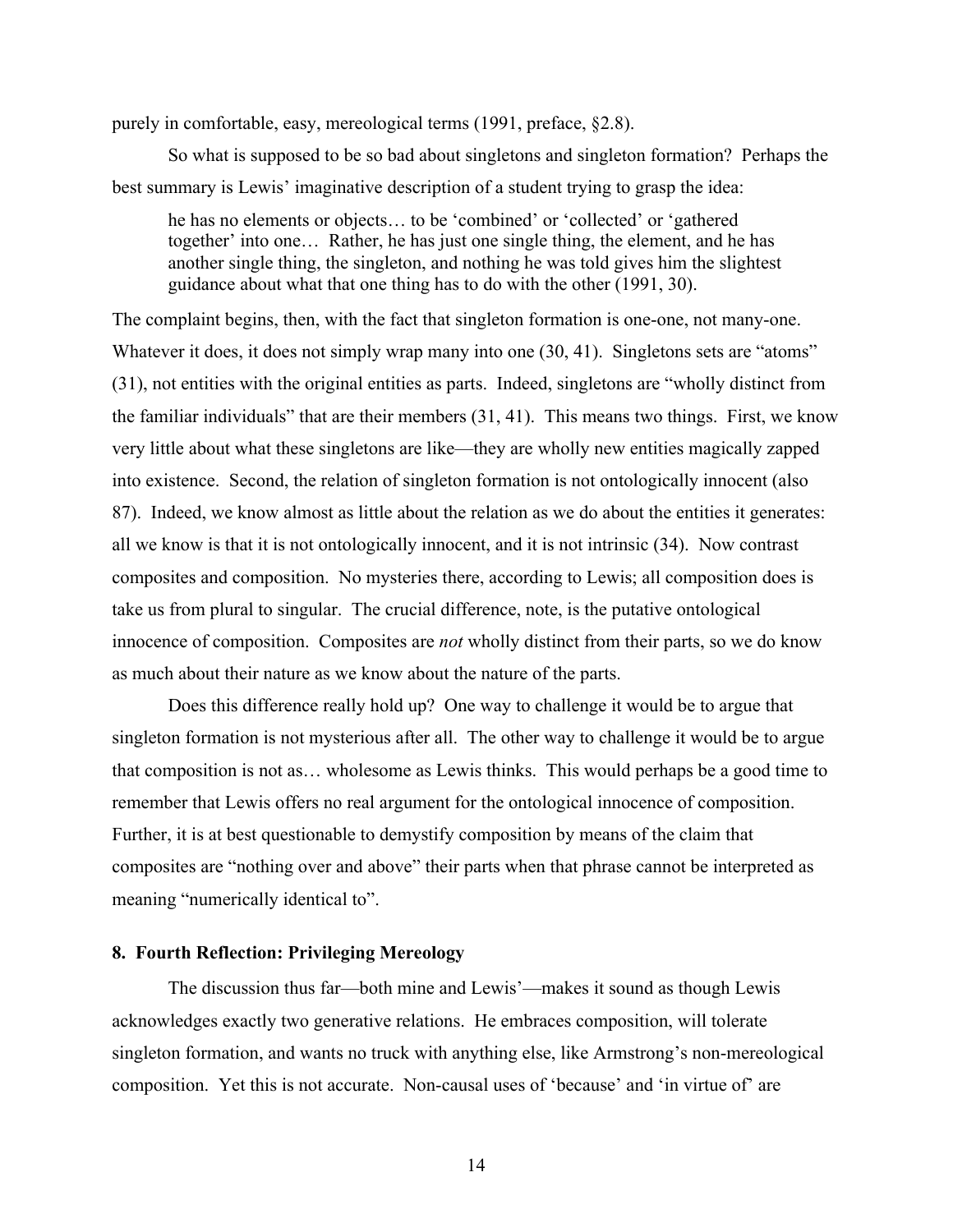liberally sprinkled throughout his work, and he heavily relies on supervenience. (This prompts an interesting question: what would Lewis have thought of the currently popular view, largely due to Kit Fine (1994) (though see also McLaughlin and Bennett 2011 §3.5), that 'in virtue of' cannot be explicated in terms of modal notions like supervenience? Here is one passage that might provide a clue about his possible reaction: "'first' we have individuals, and the classes come 'later'. In some sense" (1991, 9).) Even restricting my attention to supervenience yields plenty of familiar examples:

Among worlds with no alien natural properties, mental properties supervene on physical ones (1983, 208-212). Internal relations supervene on the intrinsic natures of their relata (1986c, 62). Representation *de re* supervenes on qualitative character (1986c, 221). *Everything* supervenes on the worldwide distribution of intrinsic properties over space-time points (1986d, ix; 1994, 473.)

What should we make of such claims?

They clearly involve the idea that one kind of property, relation, or entity gives rise to or generates another, less fundamental kind. (Again, supervenience alone does not entail any such thing (see McLaughlin and Bennett 2011, §3.5), but it is indisputably what Lewis intends.) Yet they equally clearly do not invoke composition; Lewis is not saying that mental properties have physical properties *as parts*, nor that internal relations are *made of* the intrinsic properties of their relata. So they are in some sense generative, but not mereological. Rather like singleton formation. Why is supervenience kosher when singleton formation is not?

In fact, supervenience seems to share some of the features that worry Lewis about singleton formation. It is not always many-one; consider the case of materialism. Even in cases where that description can at least sort of be pressed into service—internal relations arguably 'wrap' the intrinsic features of multiple entities into a single relation—it is not the case that the supervening features 'gather together' the subvening features in anything like a compositional sense. What about ontological innocence? The 'nothing over and above' terminology is tempting here, and widely used by others if not by Lewis (see McLaughlin and Bennett 2011, §3.4). However, it again does not mean numerical identity, so the issue remains open for further discussion.

The questions here are these: is there a broader class of generative relations—what I elsewhere call 'building relations' (ms)—that includes composition among others? If so, what makes a relation count as a member of that class? Why exactly does Lewis take some generative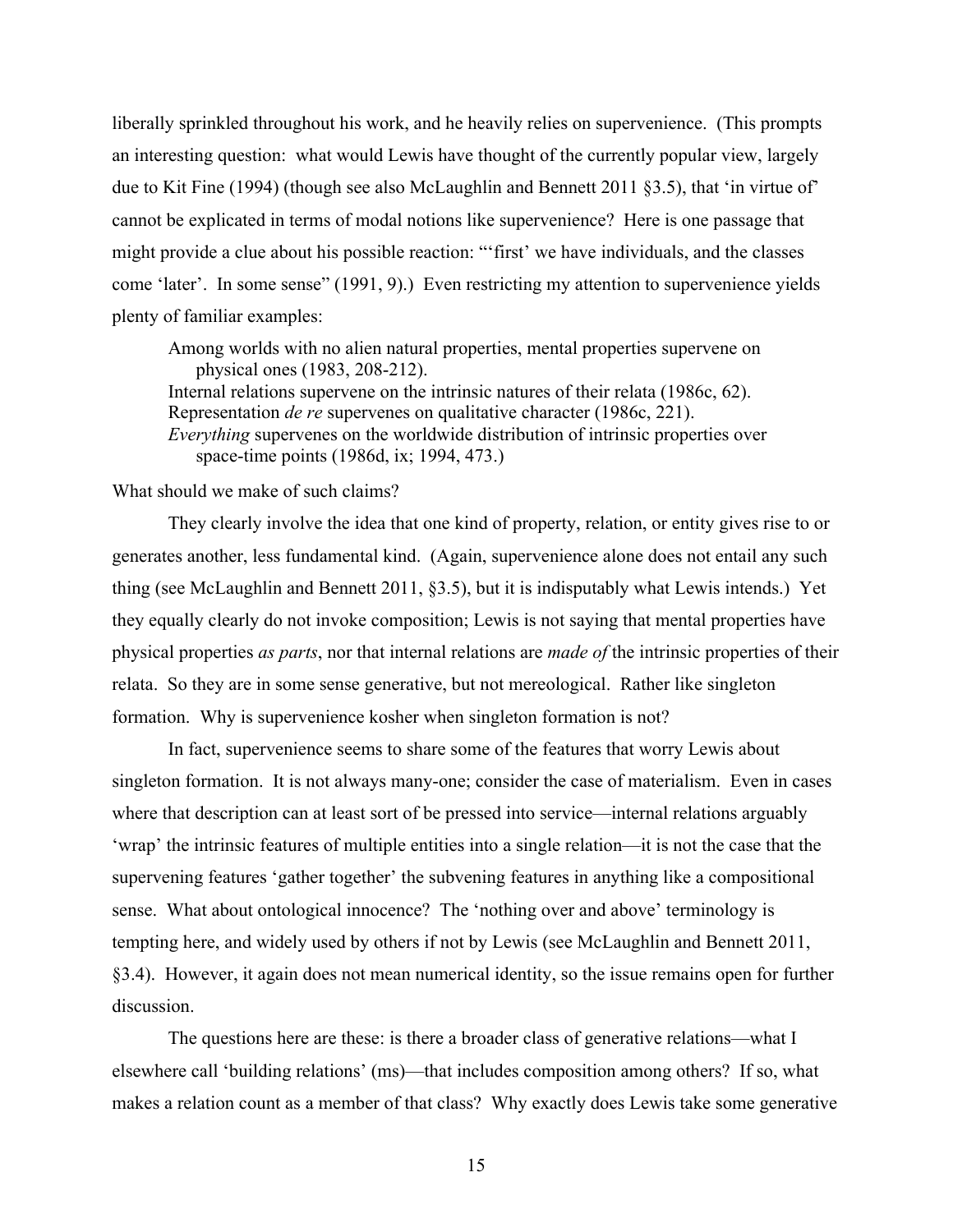relations to be more respectable than others? Is he right to do so? Lewis did so much to deepen our understanding of composition and its usefulness; I wish he had turned his formidable mind to these broader questions as well.

Armstrong, David. 1986. In defence of structural universals. *Australasian Journal of Philosophy* 64: 85-88.

———. 1988. Are quantities relations? A reply to Bigelow and Pargetter. *Philosophical Studies* 54: 305-316.

———. 1997. *A World of States of Affairs*. Cambridge, UK: Cambridge University Press.

- Baker, Lynne. 2002. Replies to critics. *Philosophy and Phenomenological Research* 64: 623- 635.
- Barnes, Elizabeth, and Williams, J. Robert G. 2011. A theory of metaphysical indeterminacy. In K. Bennett and D. Zimmerman, eds., *Oxford Studies in Metaphysics*, Volume 6. Oxford: Oxford University Press: 103-148.

Baxter, Donald. 1988a. Identity in the loose and popular sense. *Mind* 97: 575-582.

——. 1988b. Many-one identity. *Philosophical Papers* 17: 193-216.

- Baxter, Donald, and Cotnoir, Aaron, eds. Forthcoming. *Composition as Identity*. Under contract with Oxford University Press.
- Beebee, Helen. This volume. xxx
- Bennett, Karen. 2013. Having a part twice over. *Australasian Journal of Philosophy* 91: 83- 103.
- ——. Forthcoming. *Making Things Up.* Under contract with Oxford University Press.
- Burgess, John. This volume. Lewis on mereology and set theory.
- Cameron, Ross. 2012. Composition as identity does not settle the special composition question. *Philosophy and Phenomenological Research* 84: 531-554.
- Fine, Kit. 1994. Essence and modality. *Philosophical Perspectives* 8: 1-16.
- Haslanger, Sally. 1989. Endurance and temporary intrinsics. *Analysis* 49: 119-125.
- Hawley, Katherine. 2001. *How Things Persist*. Oxford University Press.
- ——. This volume. David Lewis on persistence.
- ——. 2010. Mereology, modality, and magic. *Australasian Journal of Philosophy* 88: 117 133.
- Ismael, Jenann. This volume. xxxxx

Koslicki, Kathrin. 2008. *The Structure of Objects*. Oxford: Oxford University Press.

- Lewis, David. 1983. New work for a theory of universals. *Australasian Journal of Philosophy* 61: 343-377.
- ——. 1986a. Against structural universals. *Australasian Journal of Philosophy* 64: 25-46.
- ——. 1986b. A comment on Armstrong and Forrest. *The Australasian Journal of Philosophy* 64: 92-93.
- ——. 1986c. *On the Plurality of Worlds*. Oxford: Blackwell.
- ——. 1986d. *Philosophical Papers Volume II.* Oxford: Oxford University Press.